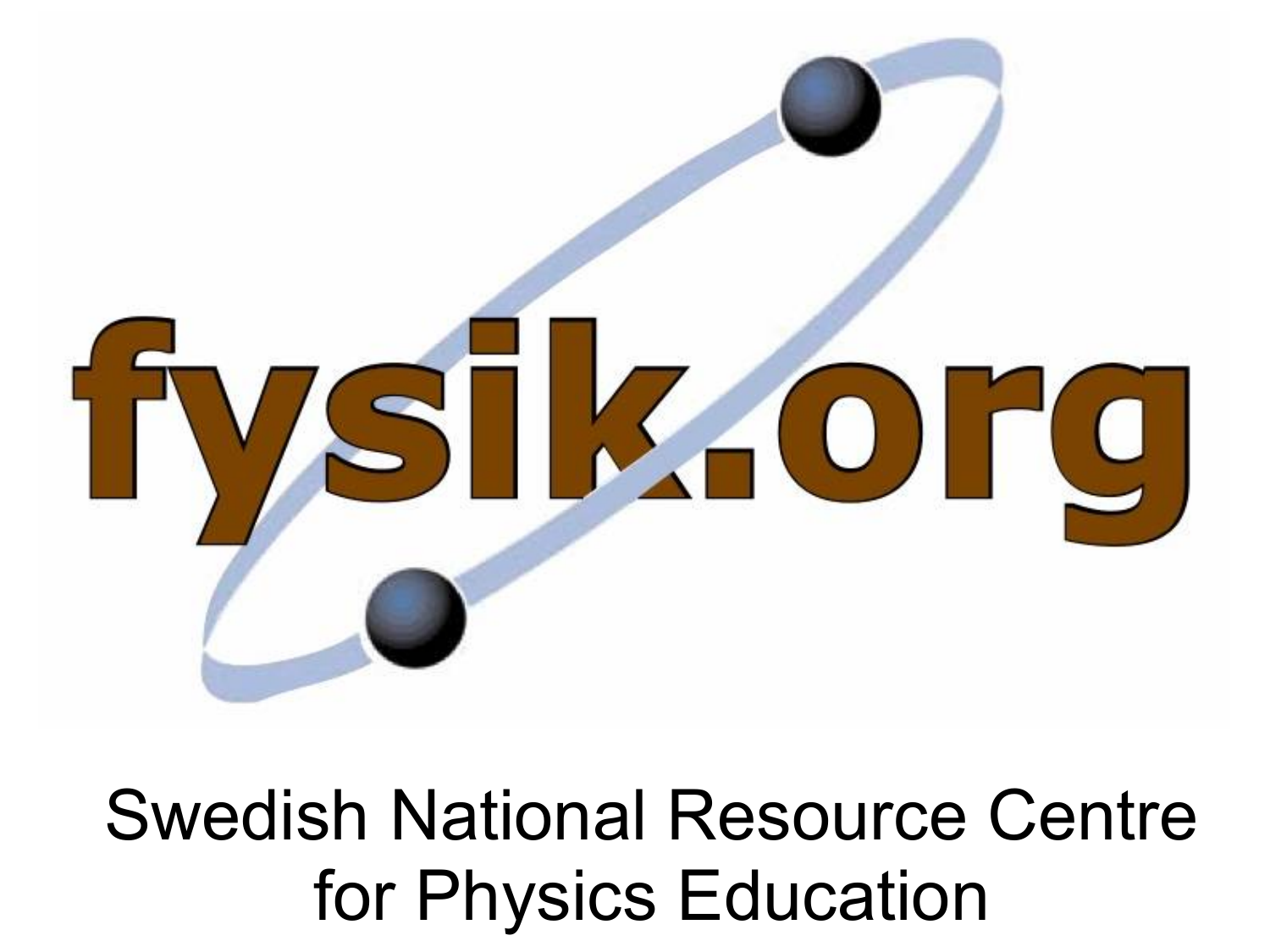#### NRCFs role

- Ensure that teachers from preschool to highschool can get support for their physics teaching
- Provide CPD often in collaboration with others
- Develop material + collect, evaluate and share information from other actors

●

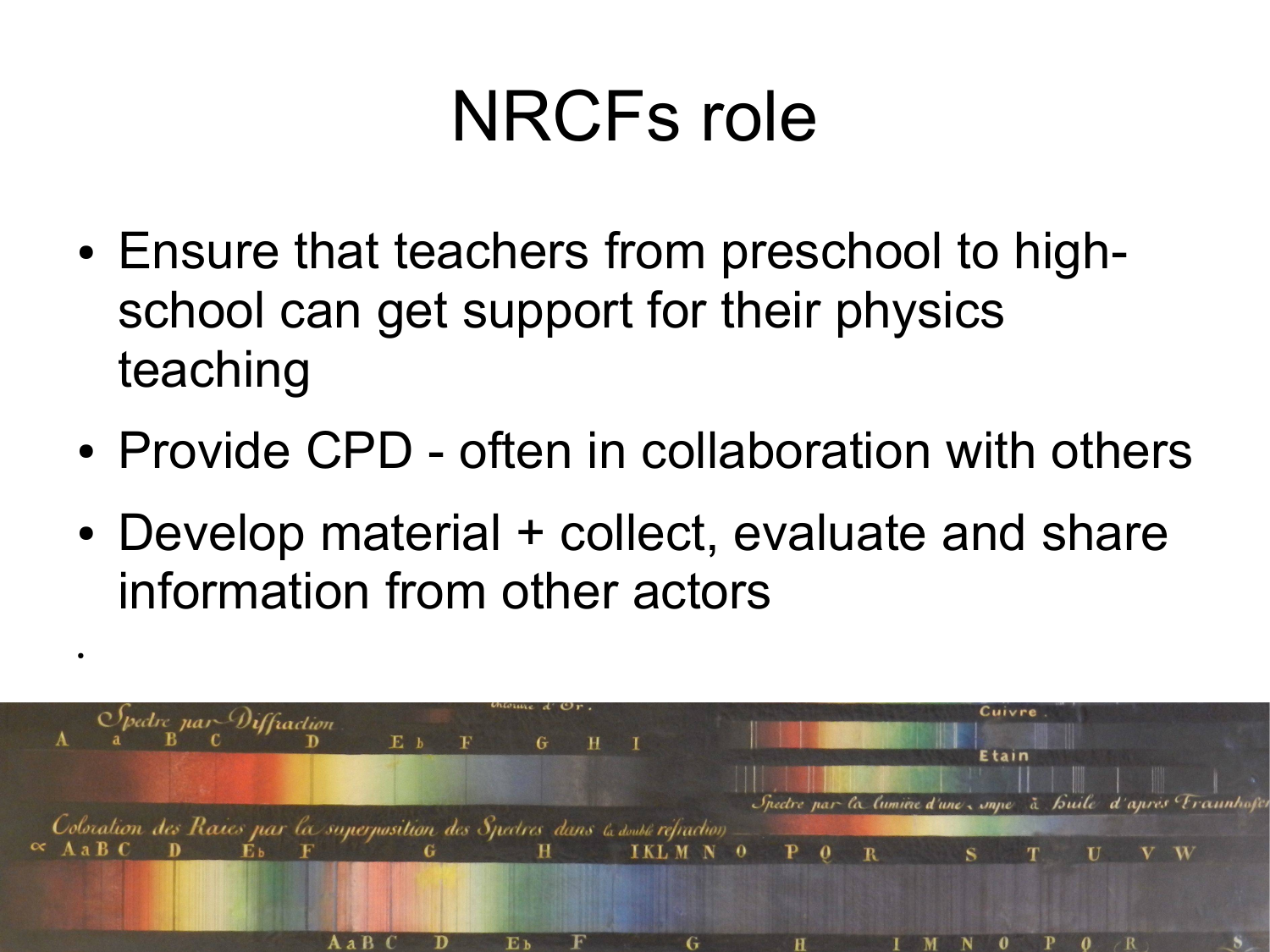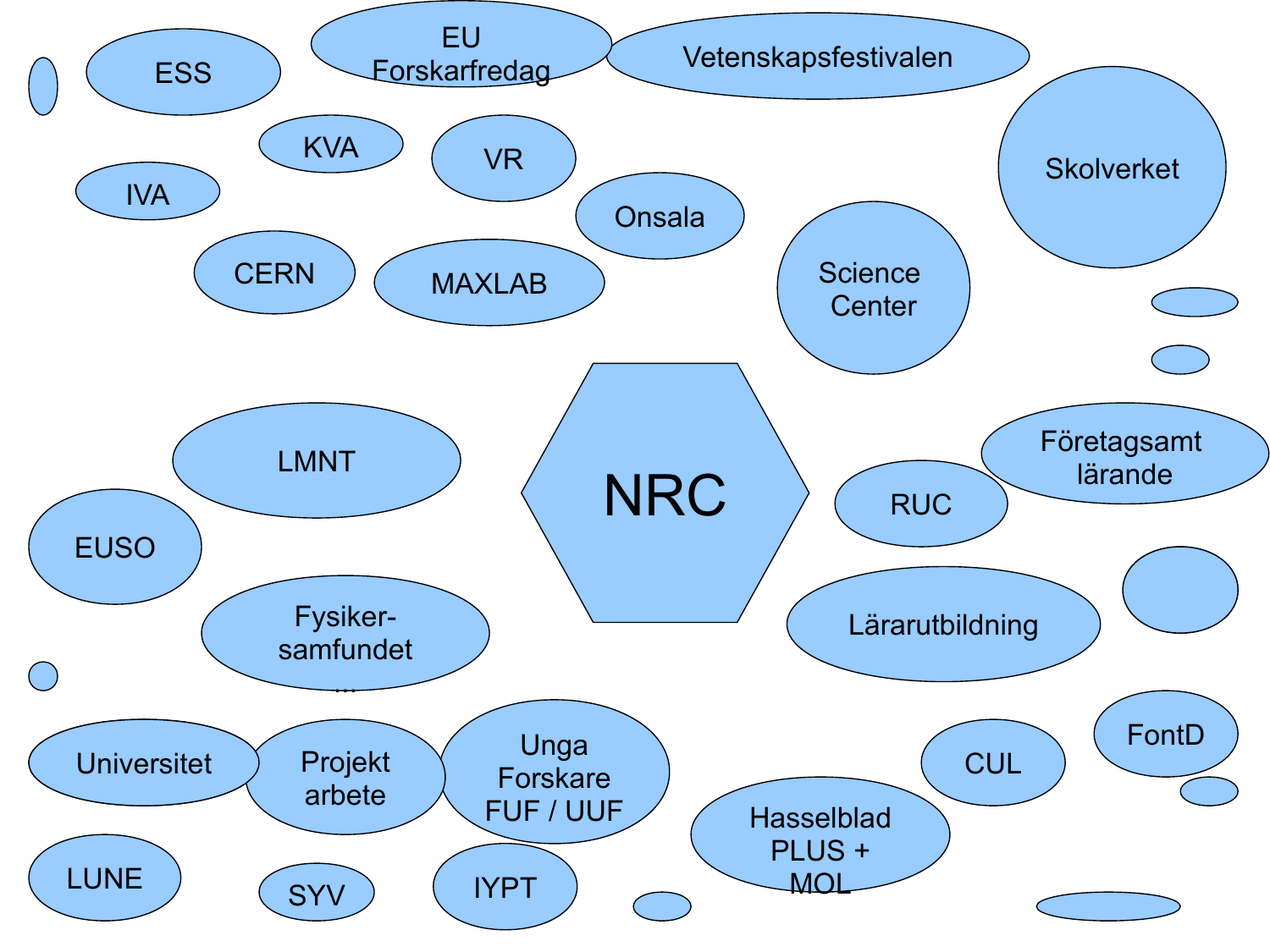#### Economy:  $In$  - out ( $\approx$  3600 kSEK)

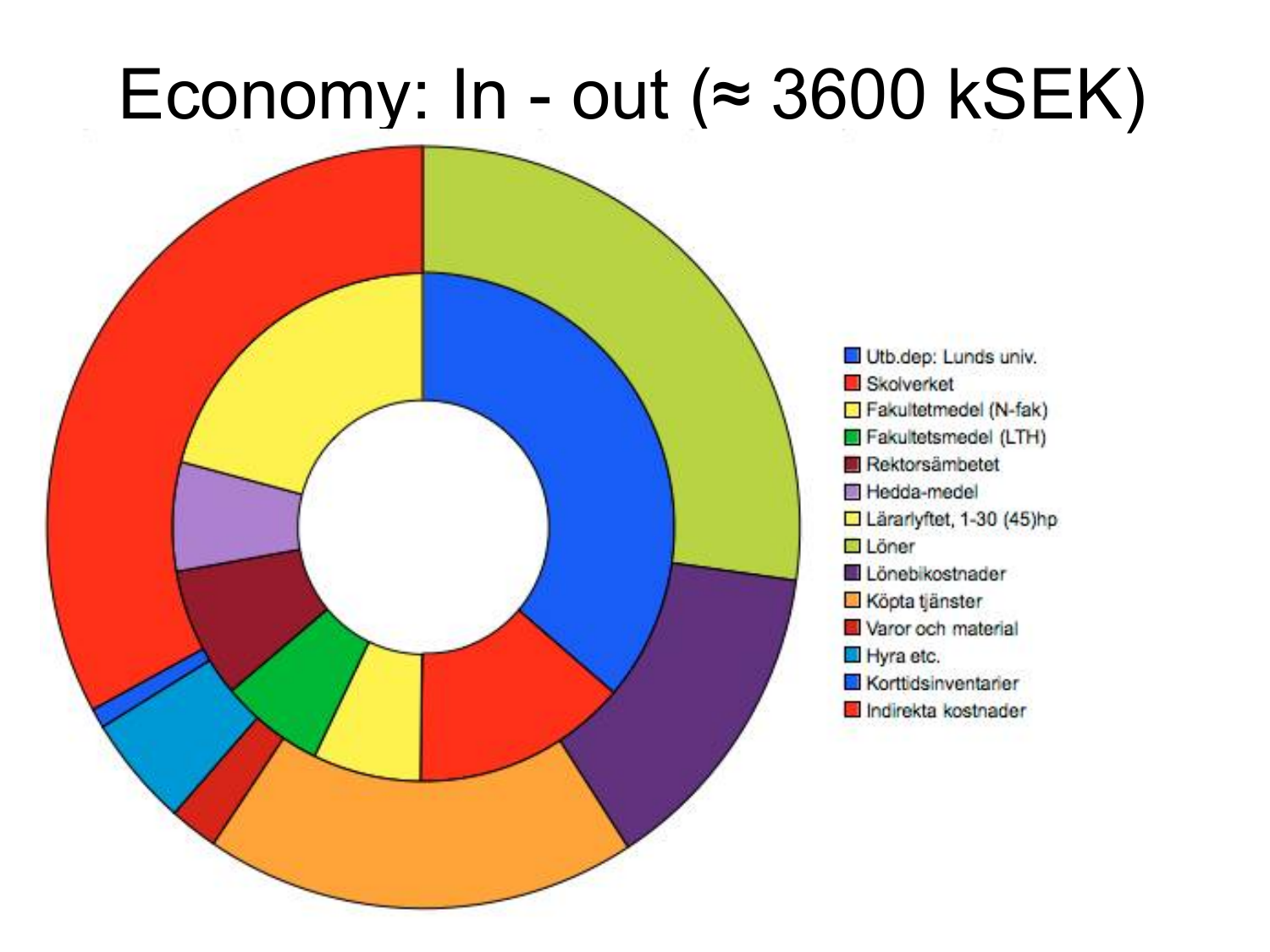#### Personnel

- Ann-Marie Pendrill 75% (25% at U. Gothenburg)
- Lassana Ouattara (50%) (50% teaching at Lund)
- $\cdot$  Lena Hansson 25% (science education, + HKr)
- Peter Ekström, 20%, Ask-aphysicist



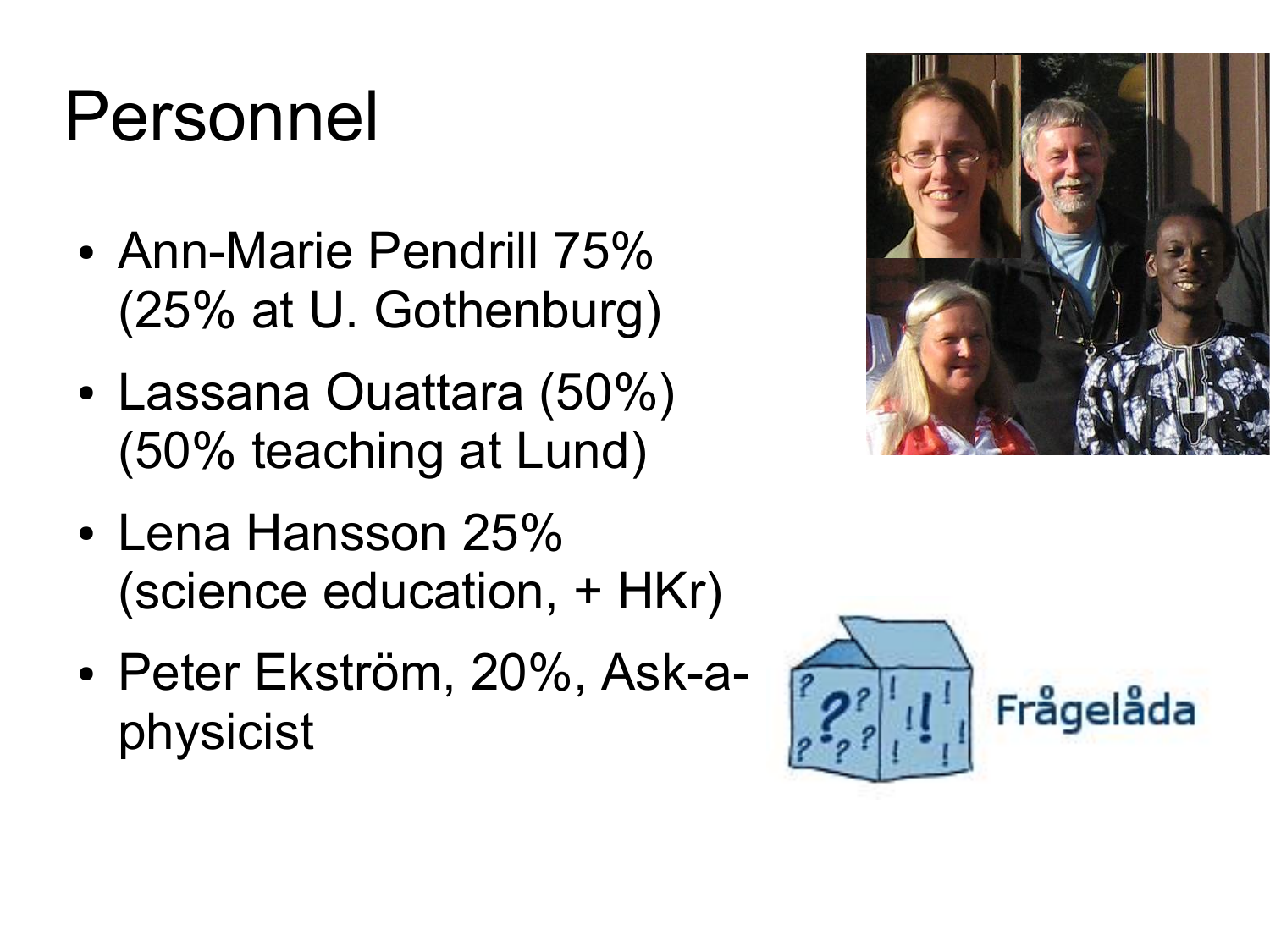#### Collaborations

- Swedish physical society
- Resource Centers, Chem, Bio, Math...
- Linneus University teacher conference + ICT
- University of Göteborg (Atomic Physics demonstrations)
- School Malmö IYPT
- 10% Malmö Högskola
- 20% School S. Sandby: Playground physics
- 20% School Skövde Amusement park physics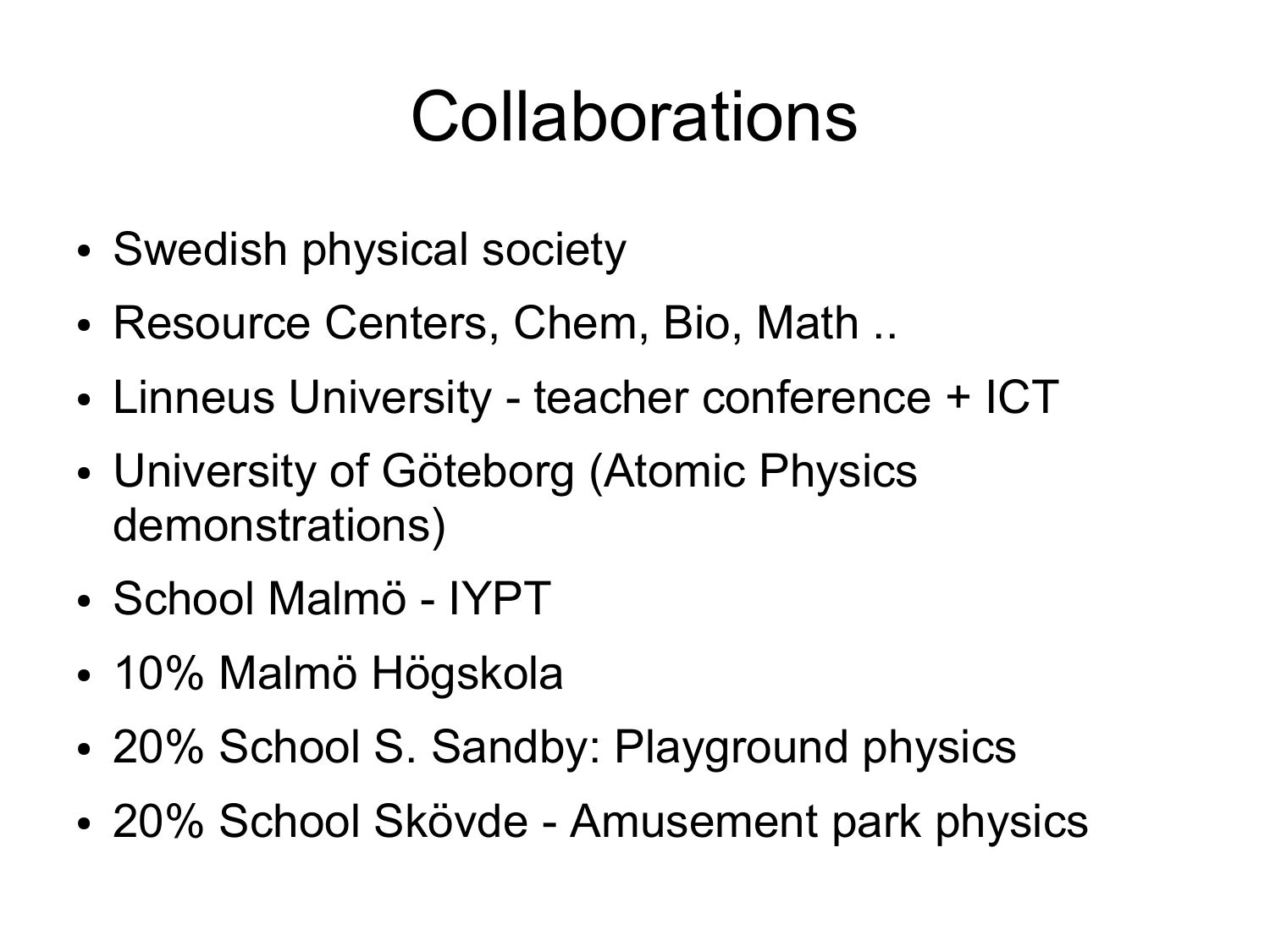#### Activites 2013

- "Teacher lift", 1-45 hp 50%, vt13-vt14 + ht13-ht14
- NO-biennials, School teachers (7-15) 9-10 april (Umeå 25-26 sept, Karlstad, 7-8 oktober)
- Bohr 2013 100 years with the atomic model
- Teknik&Natur: Www site for K-6 teachers
- Meetings with "Skolverket"
- $\bullet$  (WWW + "NT-developers")
- Nordic Physics Days 2013, Lund (High-school + research)
- Physics Bridge high school university
- Playground physics
- Physics Day at Liseberg and Gröna Lund
- Preschool science conferences

http://www2.fysik.org/gymnasiet/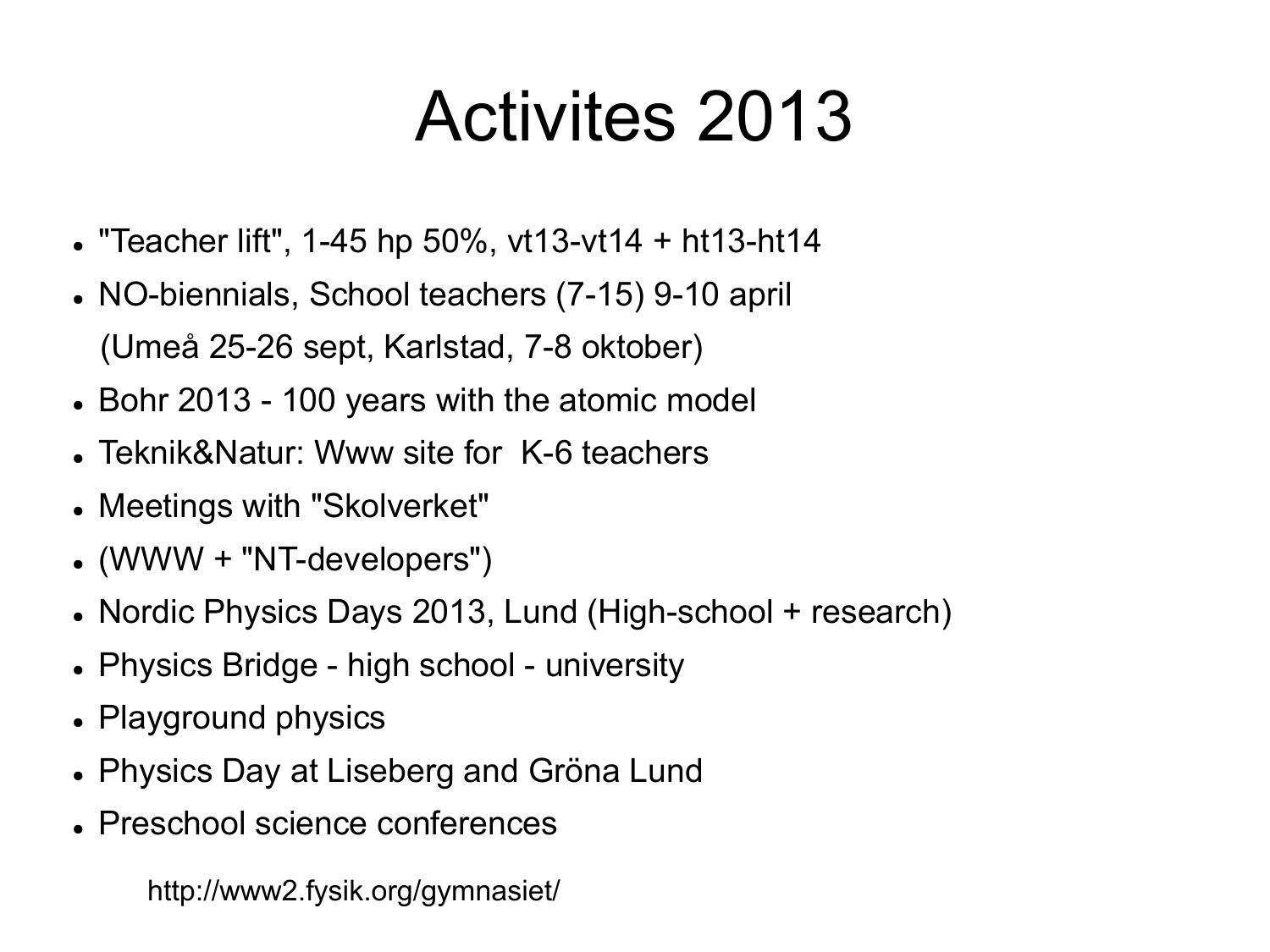#### Teacher CPD in Sweden from 2011 ...

Lärarlegitimation (Certification)

- Nearly all extended CPD directed to teachers who lack certification in their subject
- Lärarlyftet ("Teachers' lift"):
	- For teacher who teach physics, without having sufficient qualifications.
	- Requires teachers to study half time or more. No pay from the state, and usually no pay from school
- (From 2013) Matematiklyftet ("Math lift"):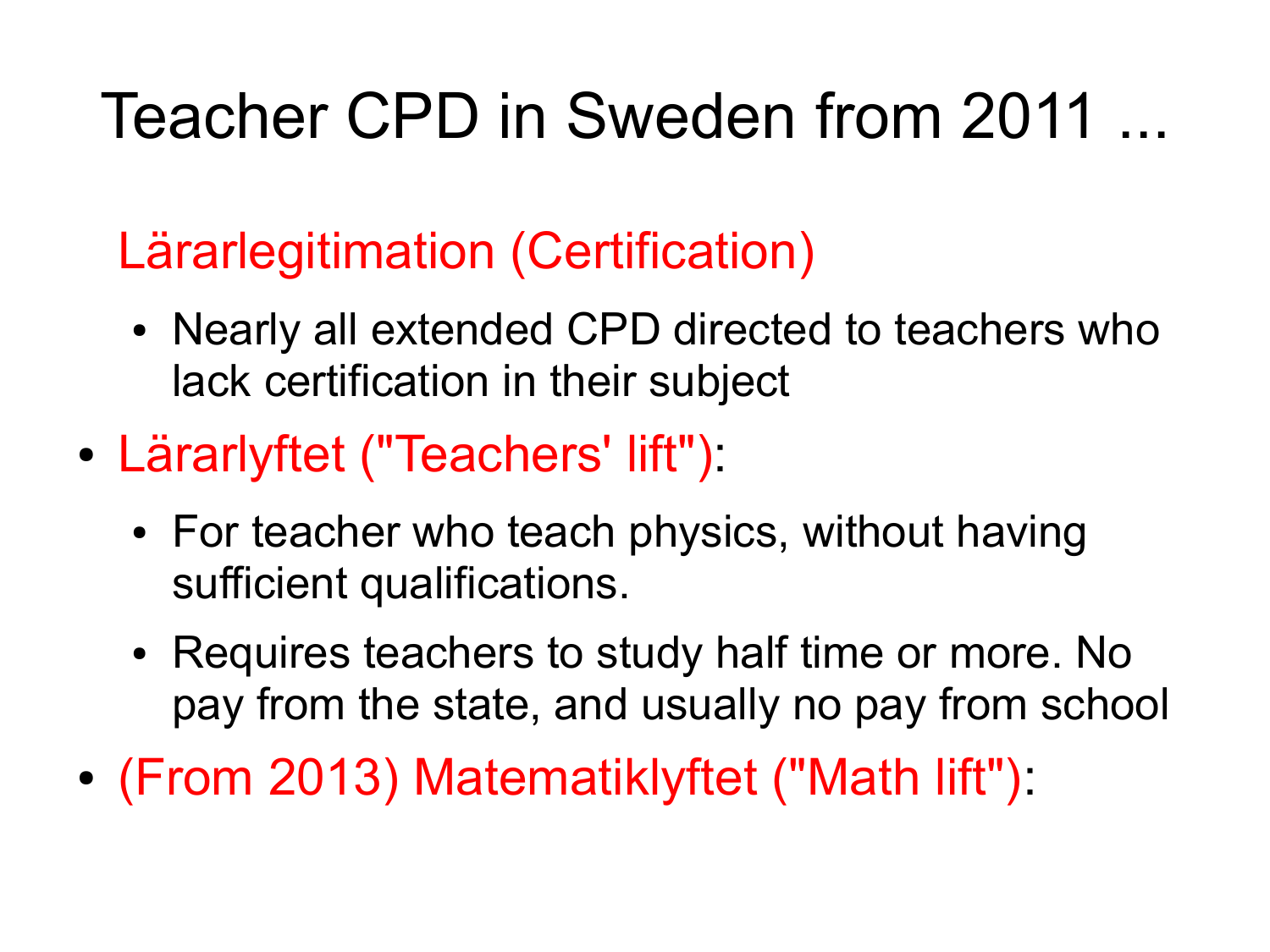#### Bohr 2013

- Kick-off, NBI -Scandinavian teachers
- Bohr Scandinavian booklet for schools available on line
- Science festival
- Teacher conferences ...





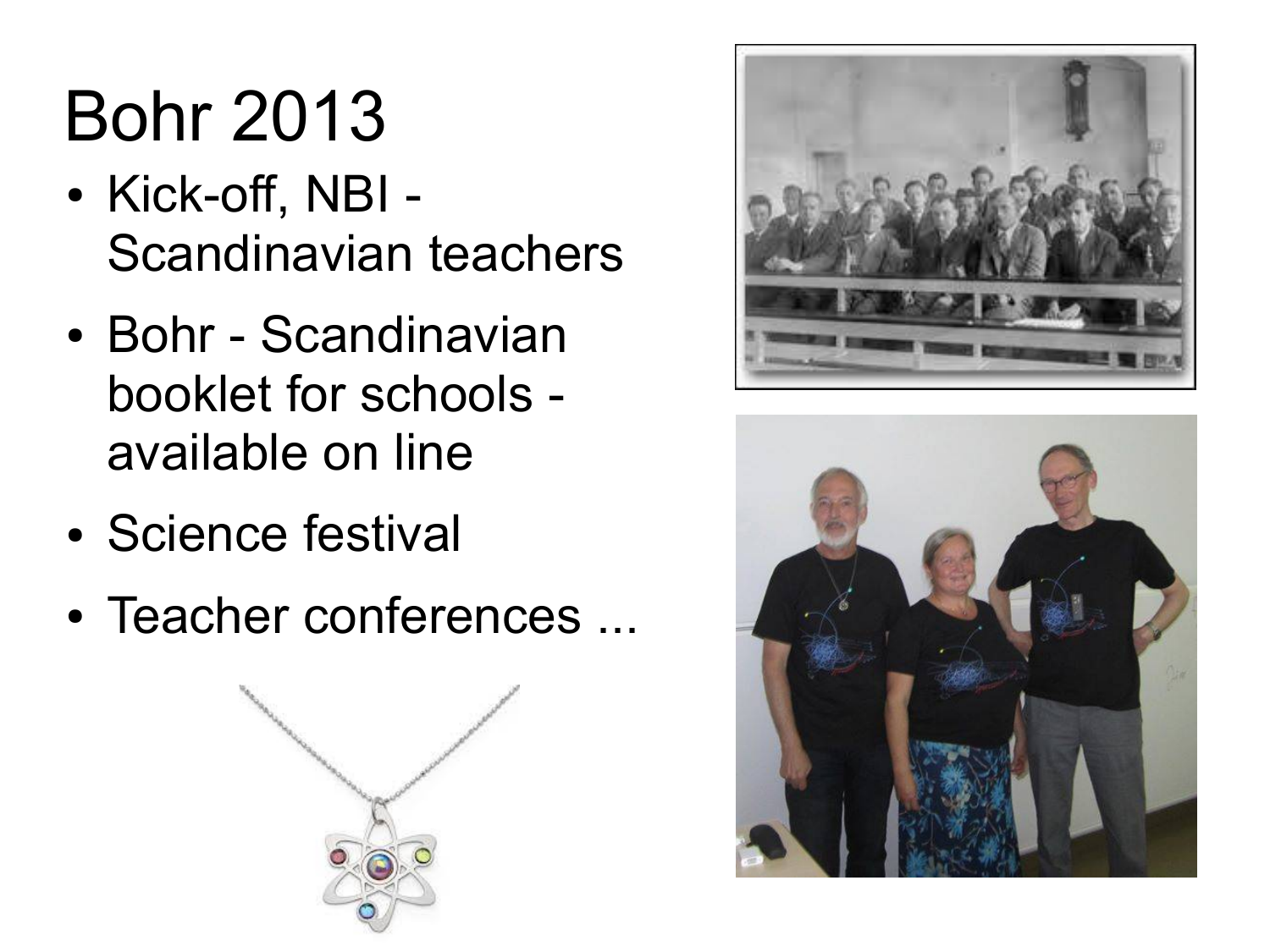

NRCF page 342 "likes"

**Groups** 

- Lekplatsfysik 539
- Förskola 299
- Gymnasium 142
- Tivolifysik 148



- Active since 1994
- More than 6000 answered and indexed questions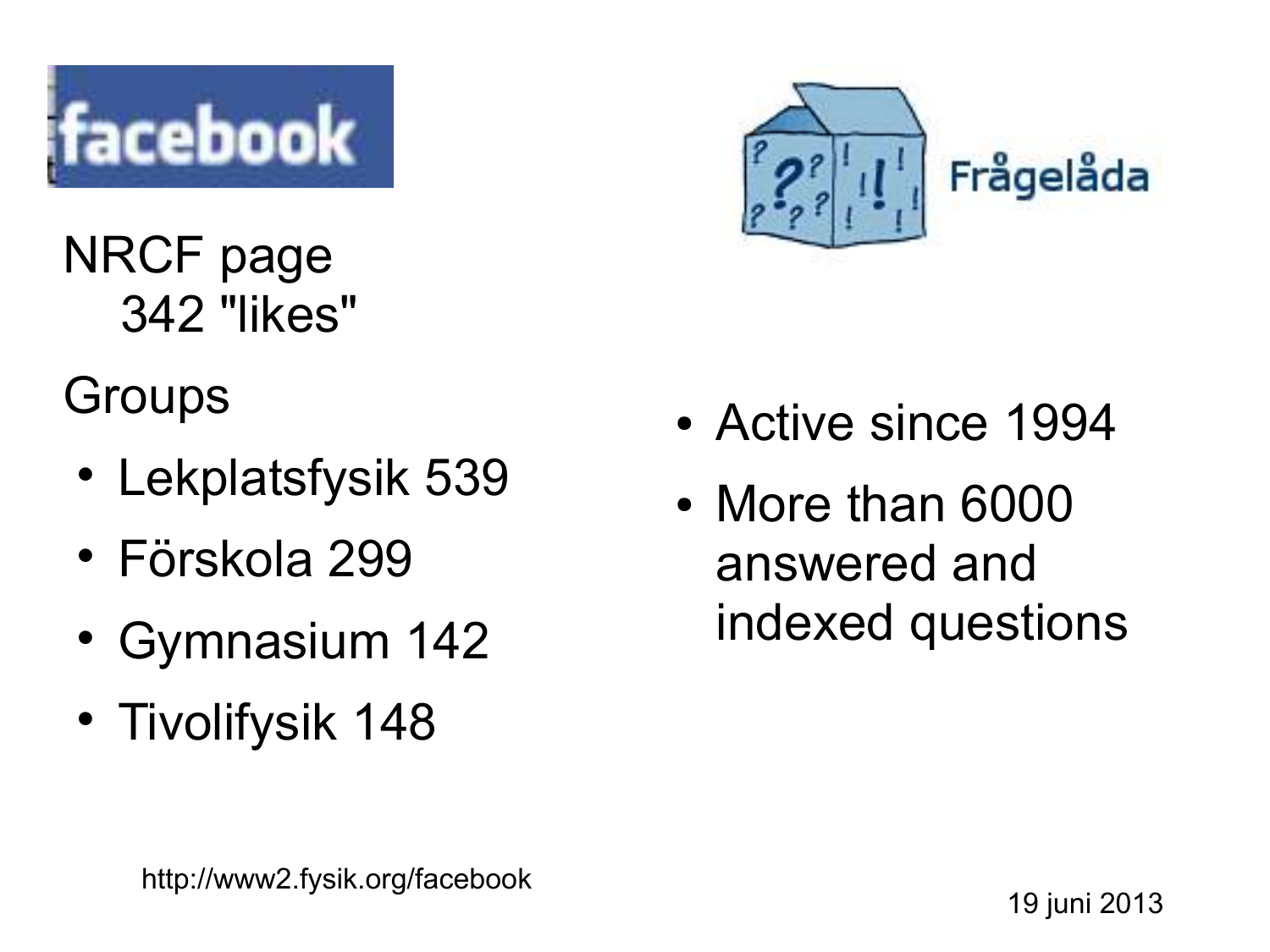



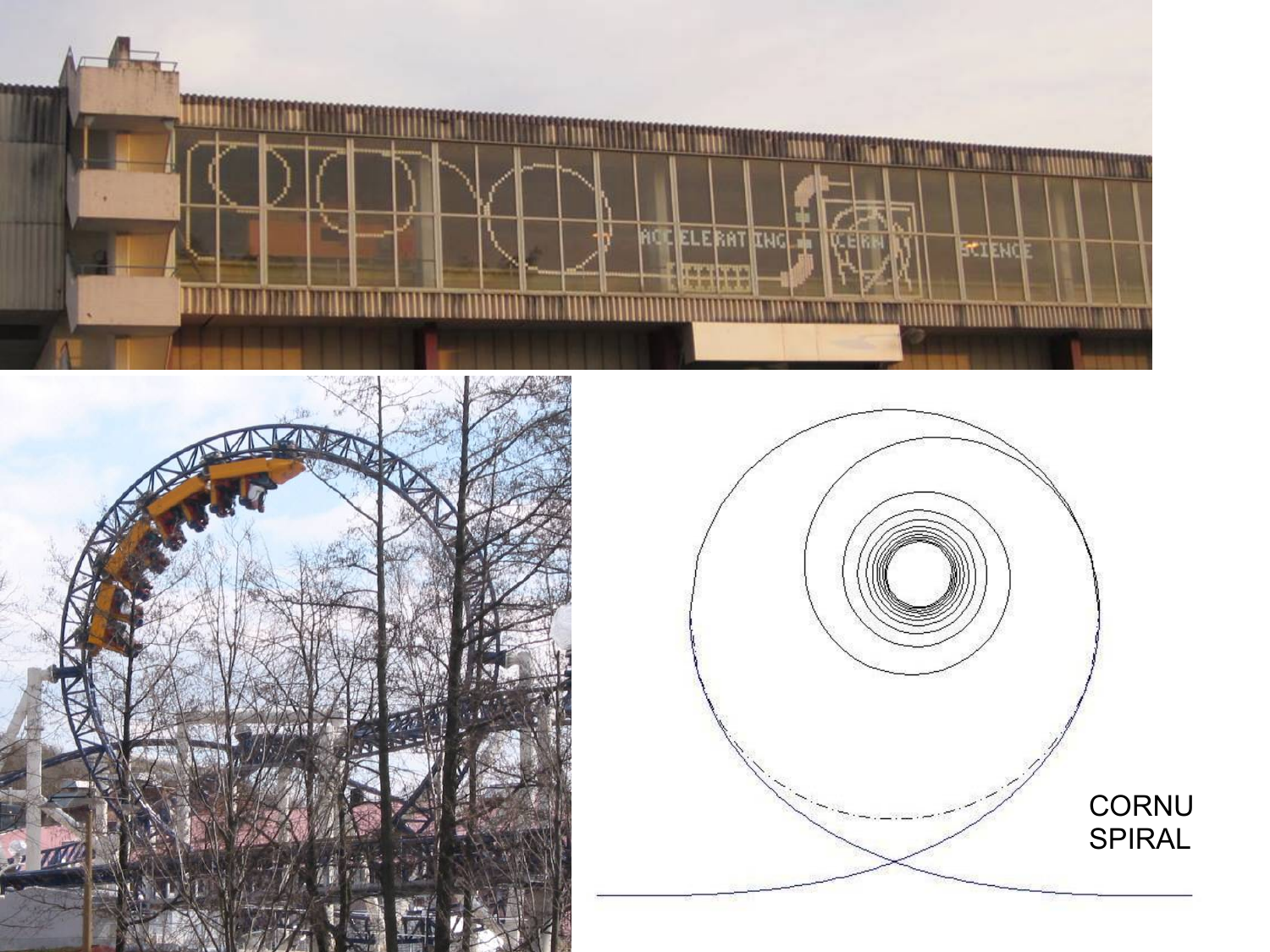#### Learning?



"The one who learns most about a subject is the one who talks about it ... usually the teacher" (or IBSE?)

+

"Variation theory" (Marton): Experience a phenomenon in qualitatively different ways .... transferrable knowledge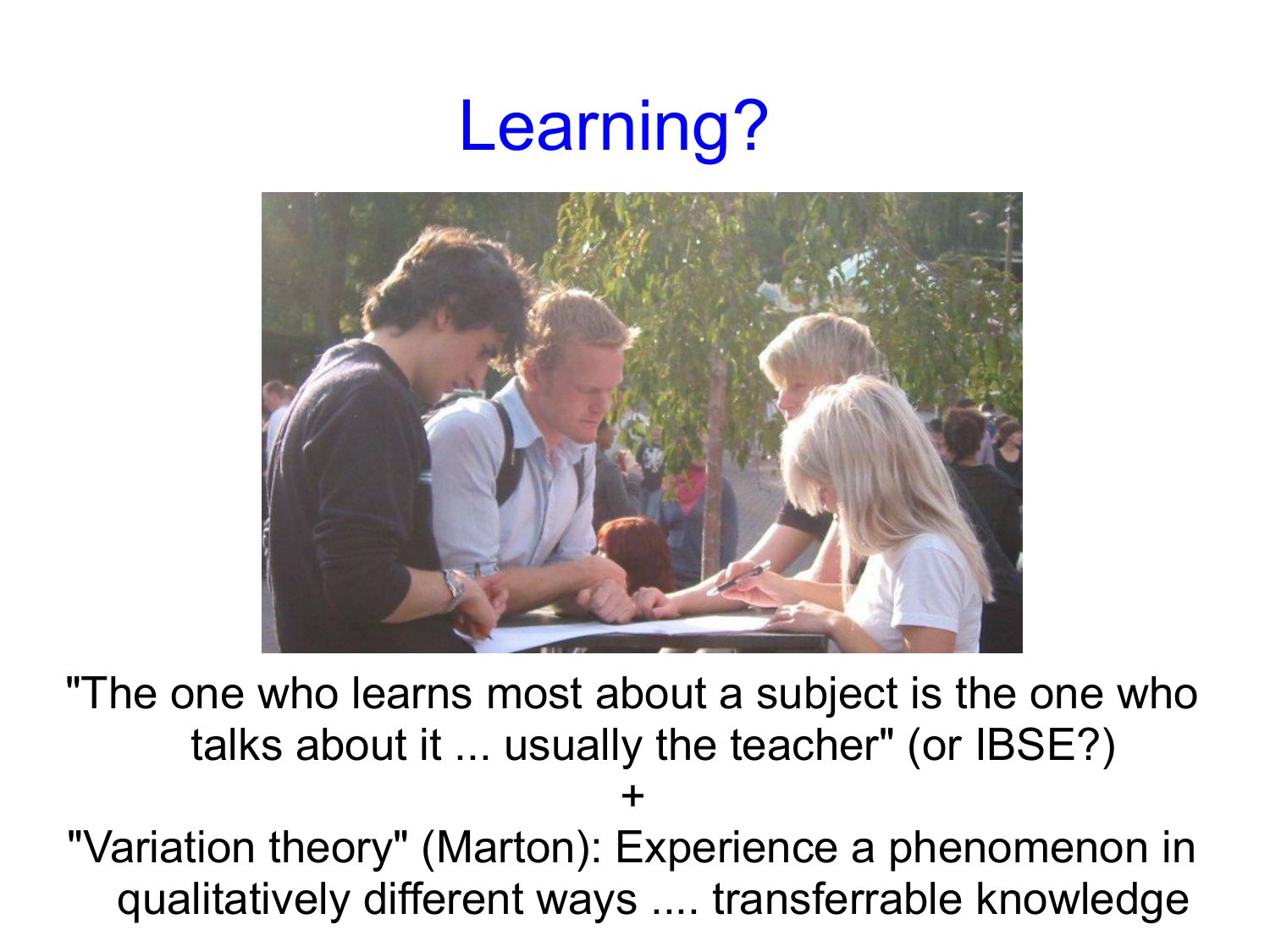#### Physics Bridge (start 2011) 9 universities with networking schools (key teachers)

+ "Skolverket"



#### BUILDING RELATIONS

<http://www2.fysik.org/gymnasiet/fysikbro/>+ http://www.facebook.com/groups/111524228950211/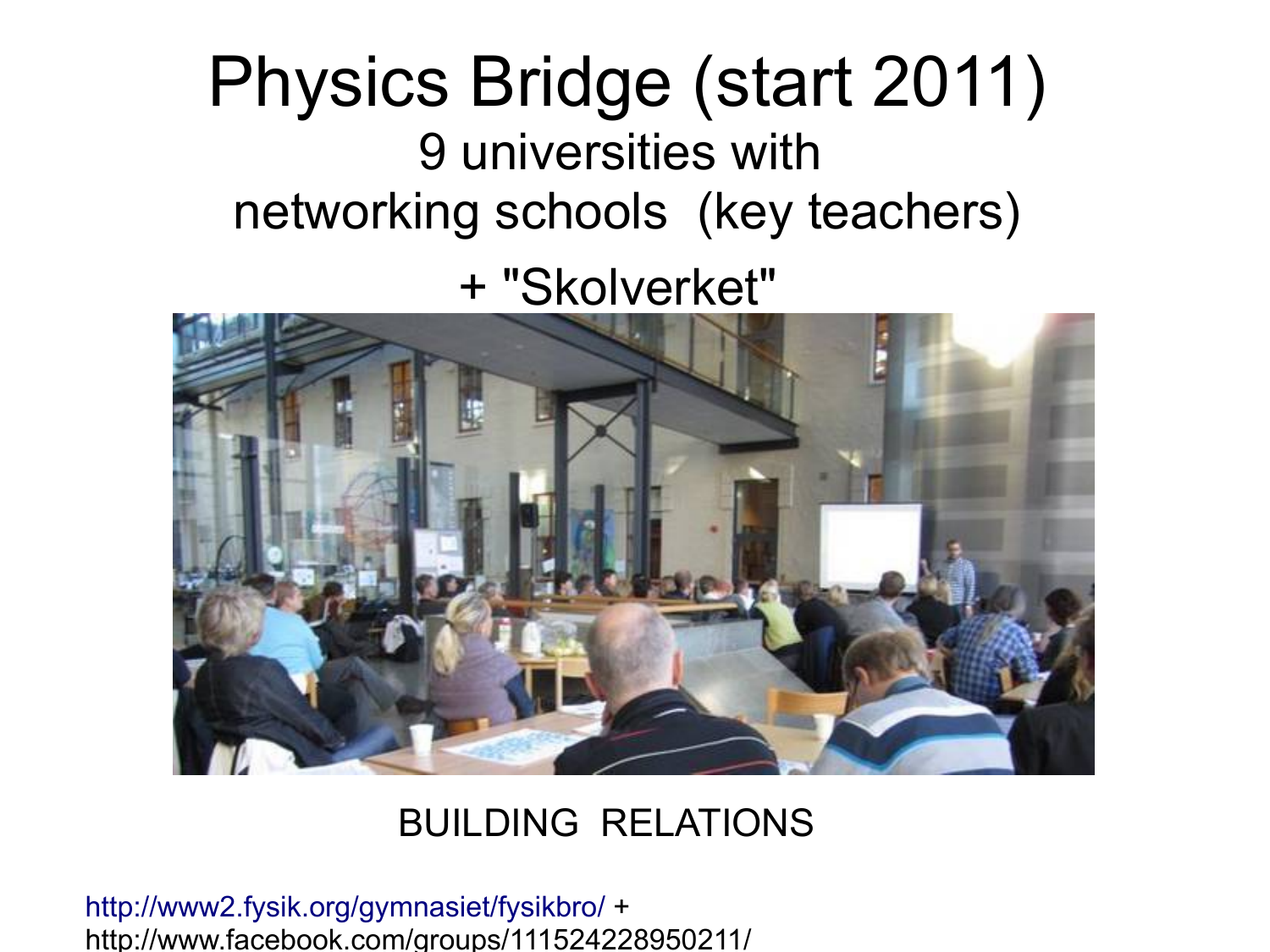## Physics Bridge, cont'd

- IYPT
- Project work,
- Amusement park activities
- ICT
- PER
- Diagnoses,
- "Physics 3"
- New curriculum topics, ...

Presentations + small group discussions + forming work groups

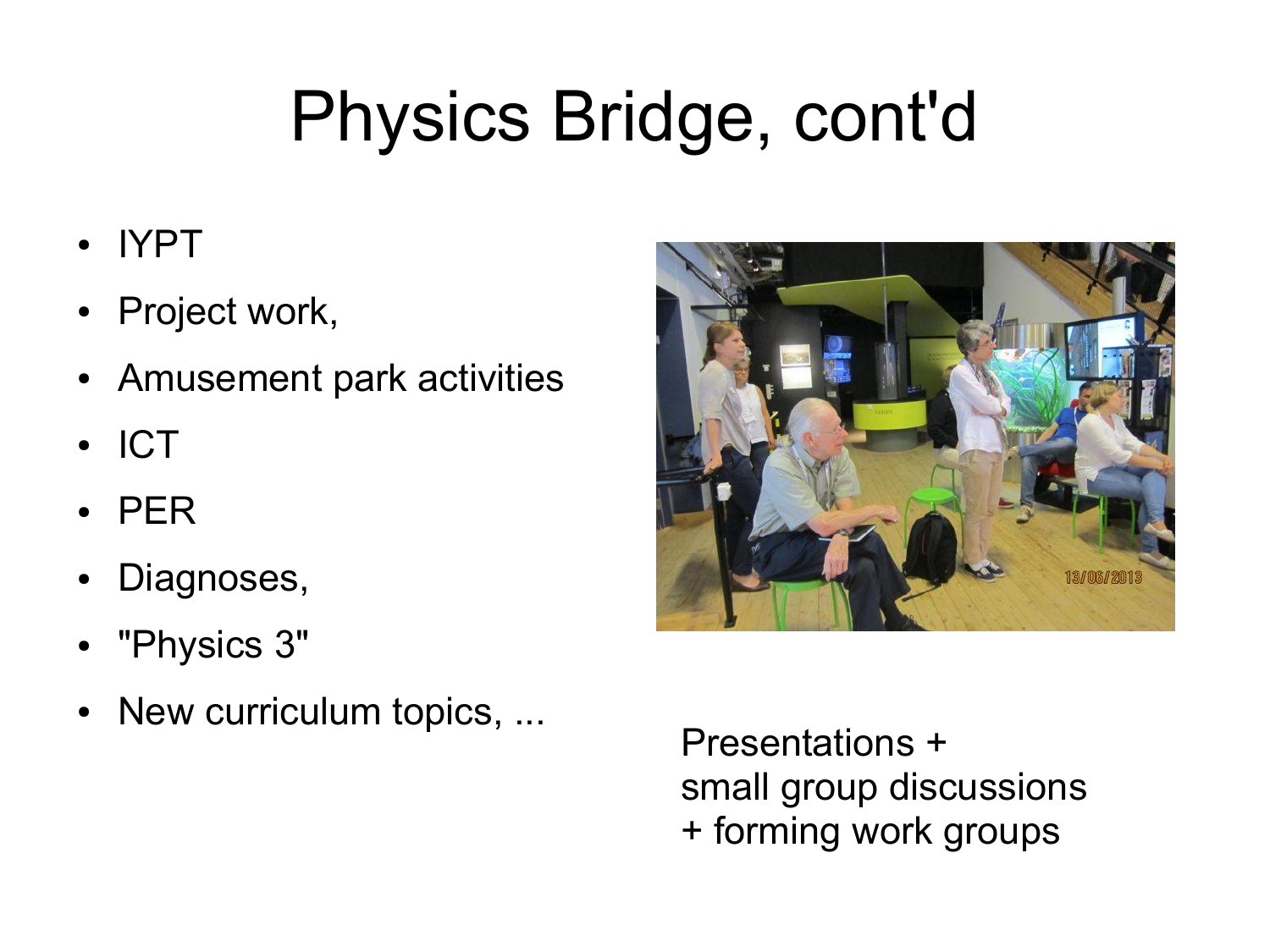## Klein Days (Math), 2.5 days

- Each half day (2 days)
	- 1h: Klein Lecture
	- 1h Brain storming teaching opportunities
	- 1h Summaries
- Last half day:
- Lesson planning in groups (2h)
- After: Carry out lessons
- Document + publish
- Lesson planning model: "5E"
	- Engage
	- Explore
	- Explain
	- Elaborat
	- Evaluate
- Supported by 2 "lesson pilots"

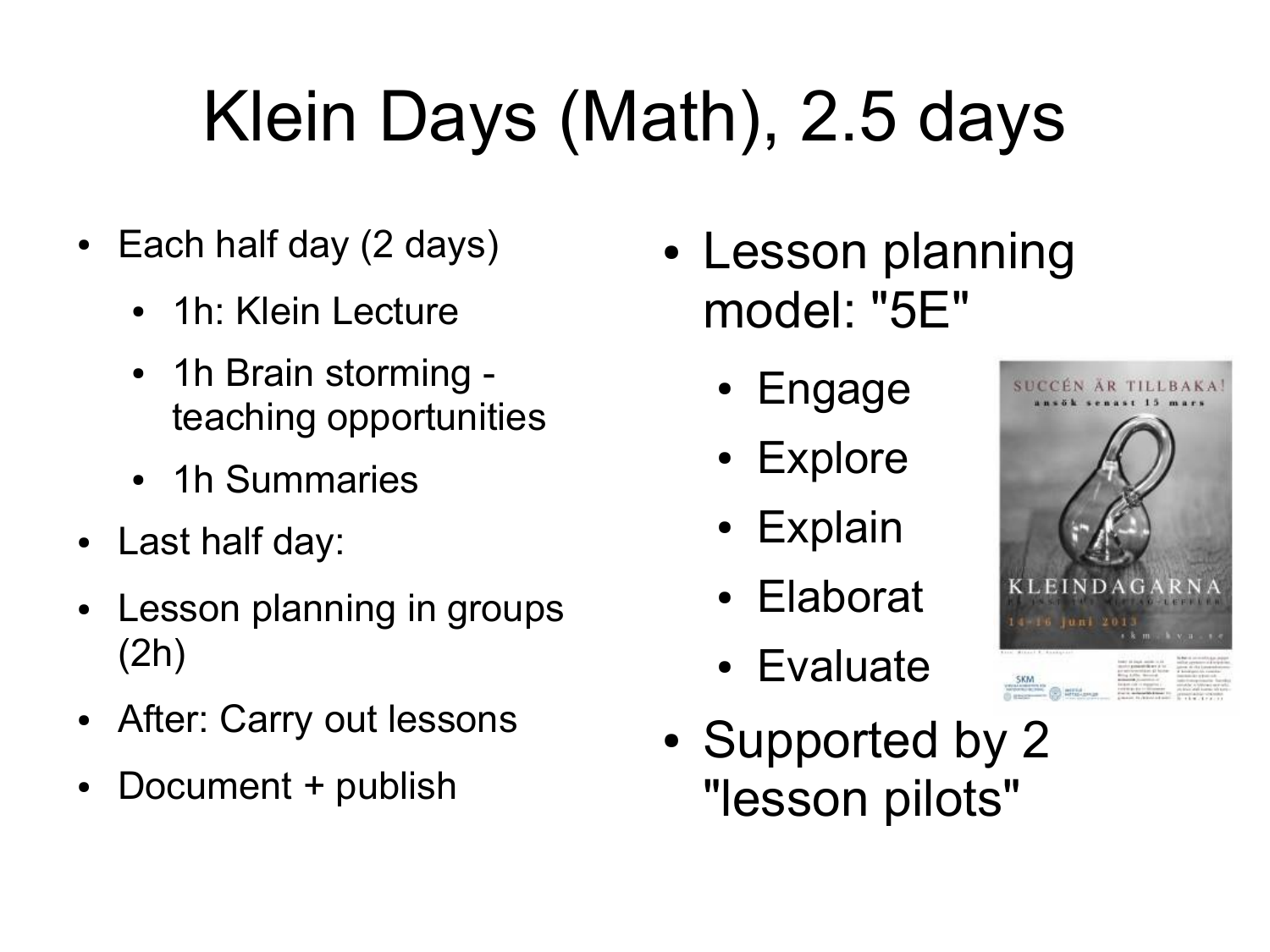#### Network models



FIG. I - Centralized, Decentralized and Distributed Networks

http://en.wikinoticia.com/Technology/general-technology/73667-why-is-it-possible-to-disable-the-internet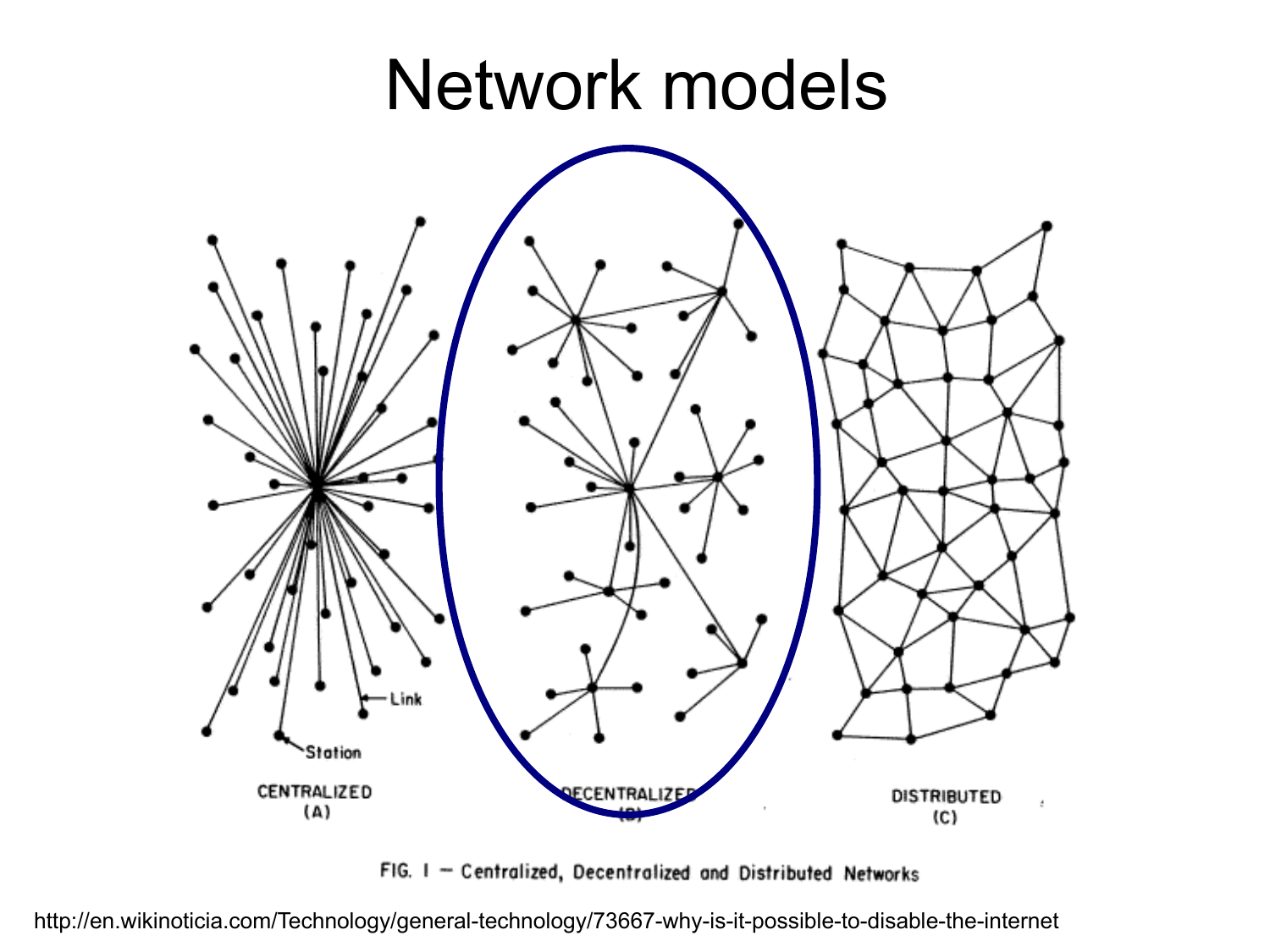#### Below follow slides intended for the follow-up discussion, but not shown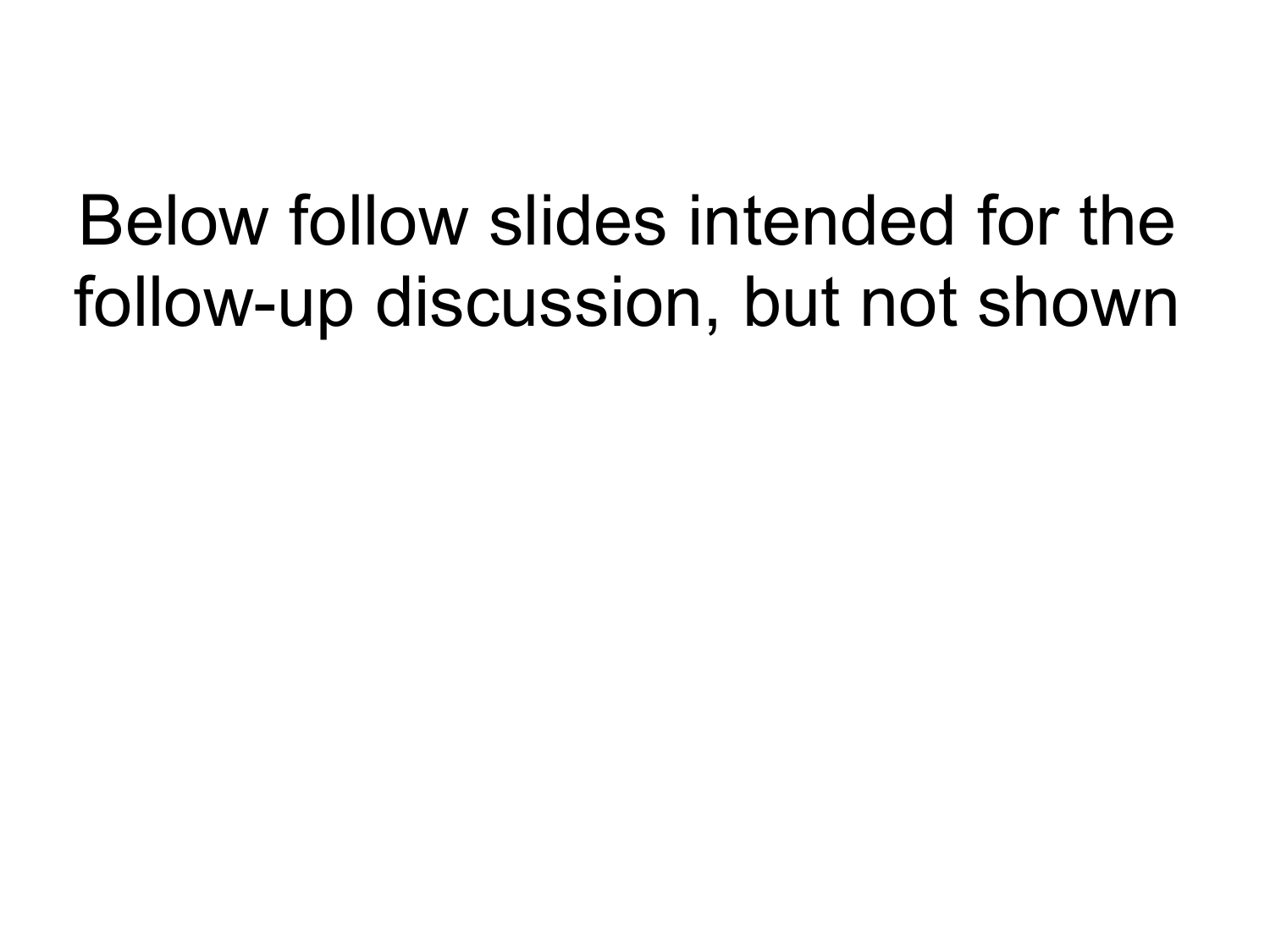## Aim for teacher program?

- CPD and support of teachers
- Help them maintain their enthusiasm
- Network with other teachers
- Empower teachers to teach about particle physics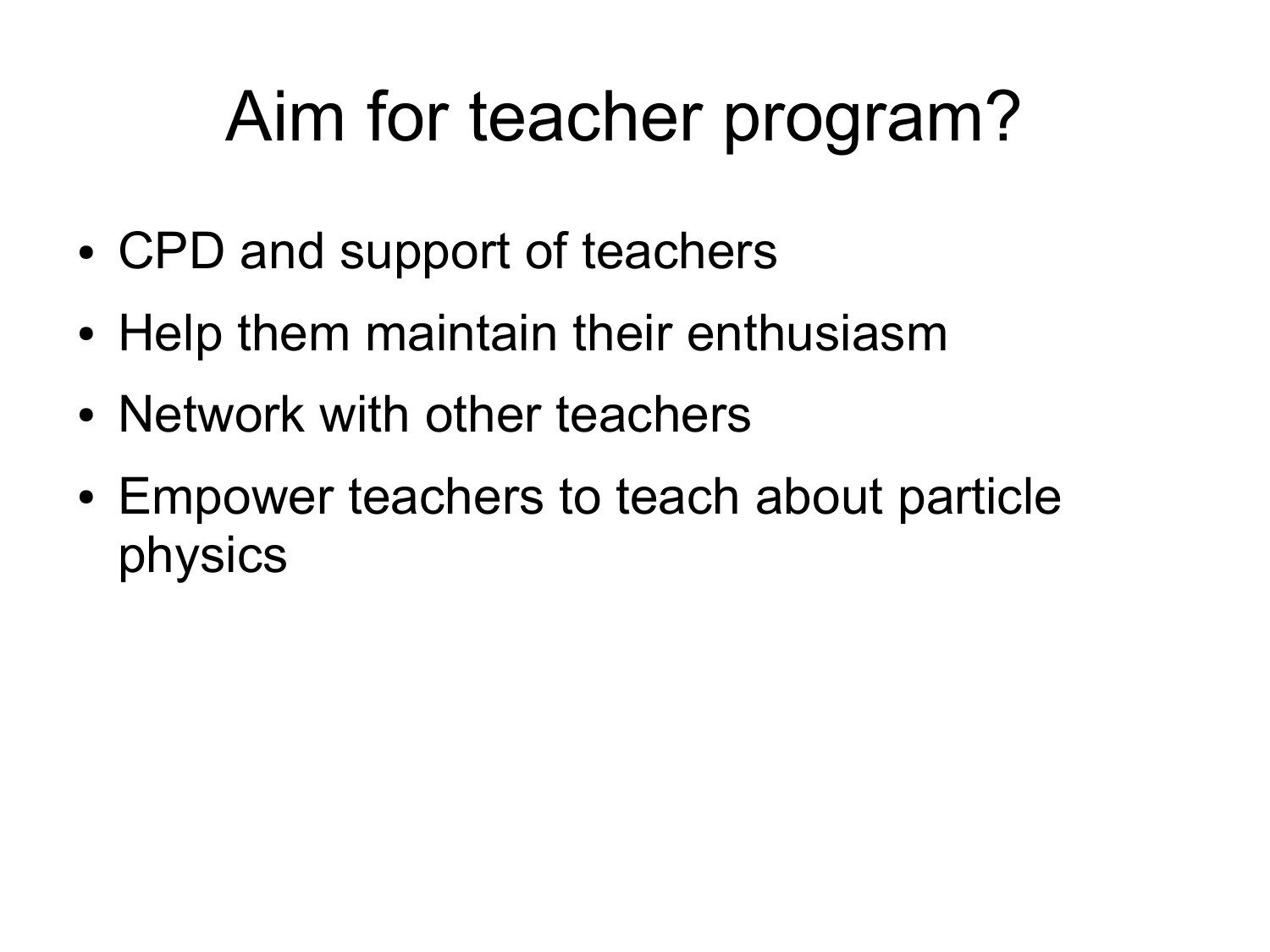## Swedish CERN-scientists with teacher contacts

(organised or ad hoc?)

- LUND: Torsten, Joakim, Else, ...?
- Stockholm: Erik, Sten, Kerstin, Barbro, Sten,...
- Uppsala: ...
- Göteborg: Björn, Göran, Thomas, ...?
- Linköping

## Swedish CERN Physicists - list?

Comments: I found the page <http://international-relations.web.cern.ch/International-Relations/ms/se.html> I think this could be complemented with direct link to the research group www-page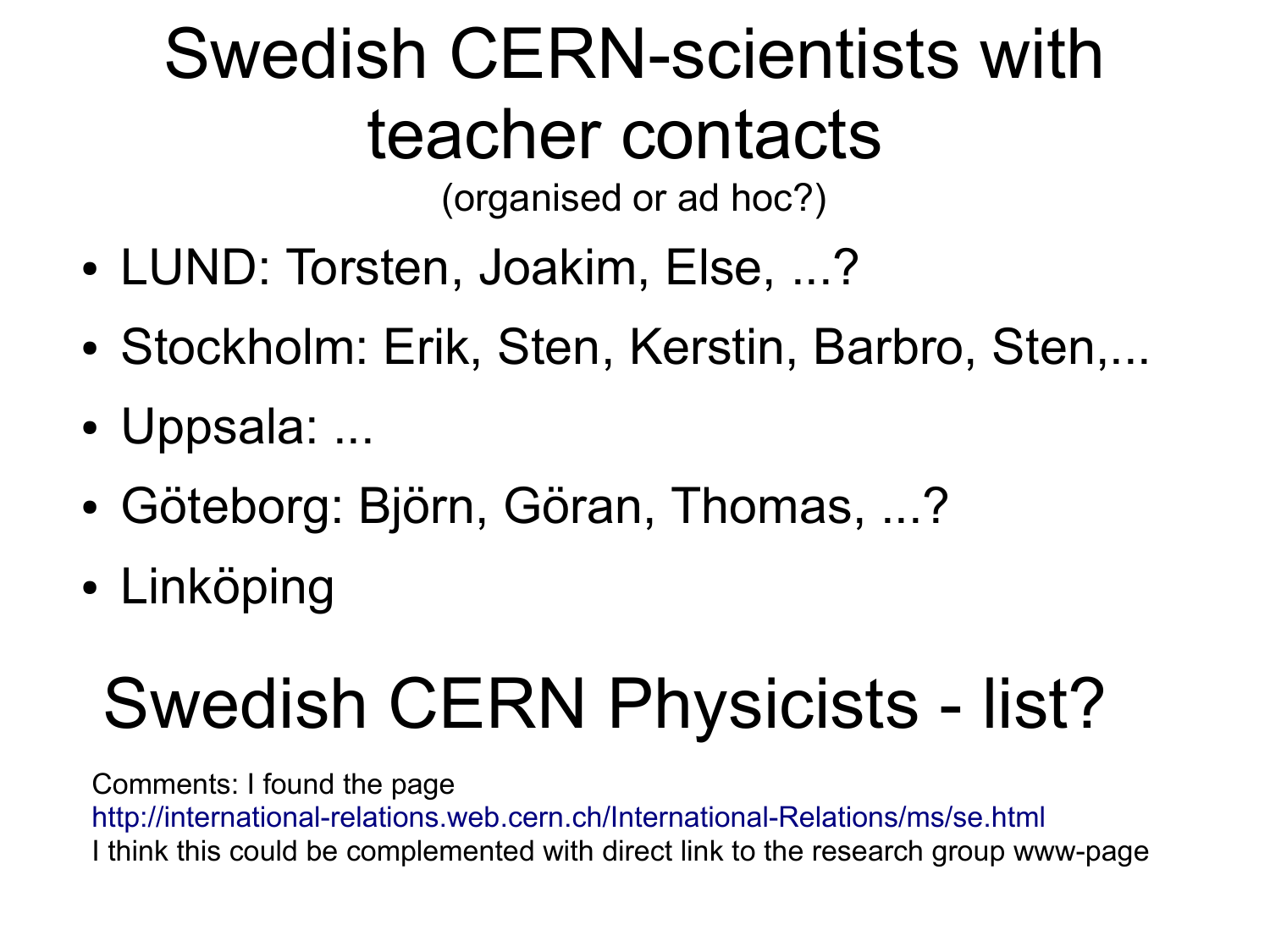#### Engaging with the public

(Comment: Paths to outreach are personal, but coordination is helpful)



- (Visit to the Exploratorium with family, 1988)
	- Participating in Gothenburg international Science festival, 1997 -
		- Amusement park physics (1995 -) 1999 -
		- "Modern" physics talk in town center
		- One-to-one in interrogation style room
			- Session coordinator
- Teacher CPD
- School contacts (project work, drama ... teacher networks)
	- Physics/Science on Stage
- + Member of committee for funding Swedish Science Centres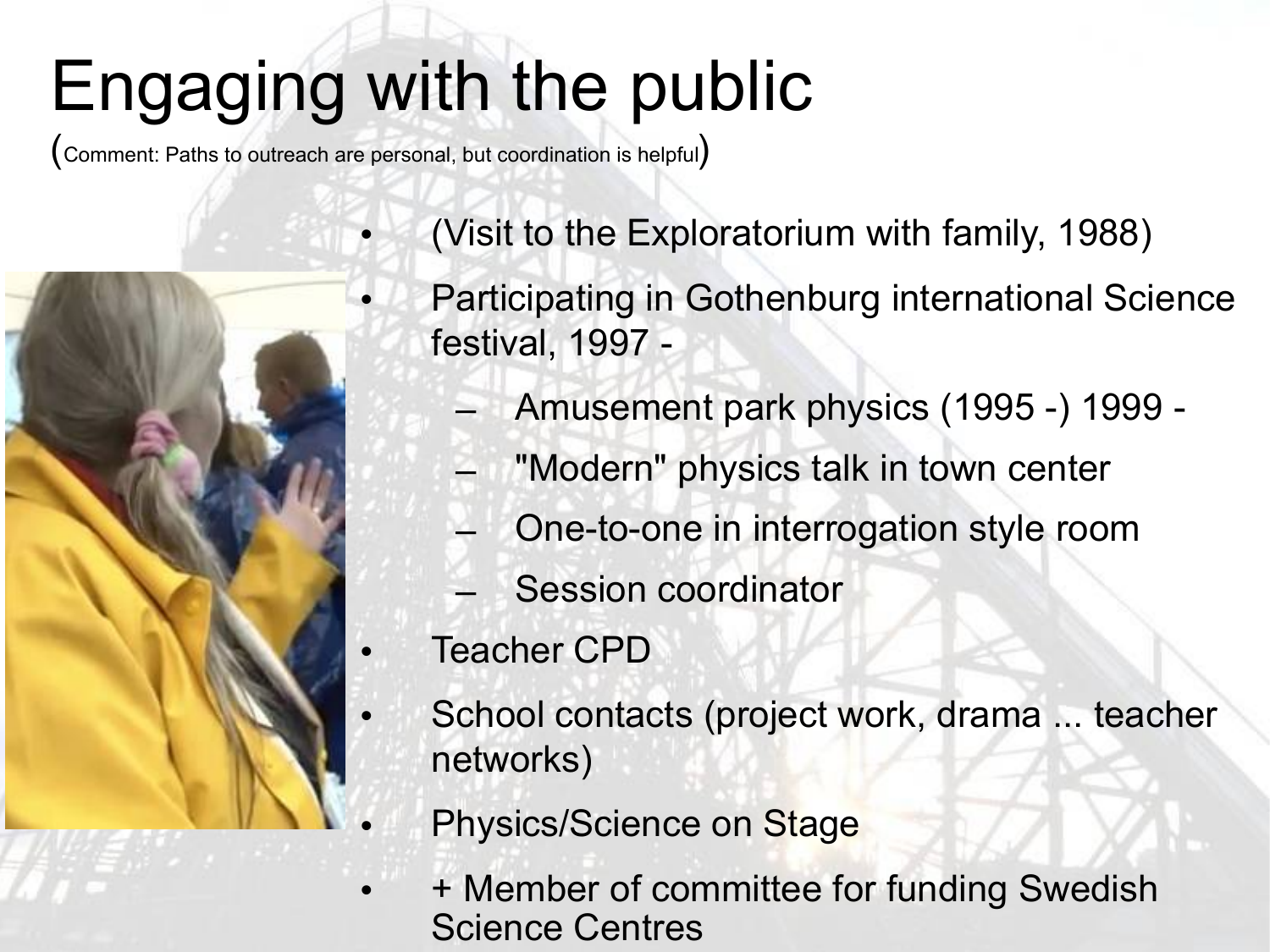#### Educational research?

- FontD National graduate school in Sci.Ed. (one licentiate student, 80% looking into teachers perception of experiments)
- Chalmers: 2 teachers (80%) doing atomic physics education project
- CUL (GU) two teachers (50%) looking into "teachers professional growth"
- LU proposal, "contemporary science in school"

[http://cul.gu.se](http://cul.gu.se/) http://www.isv.liu.se/fontd/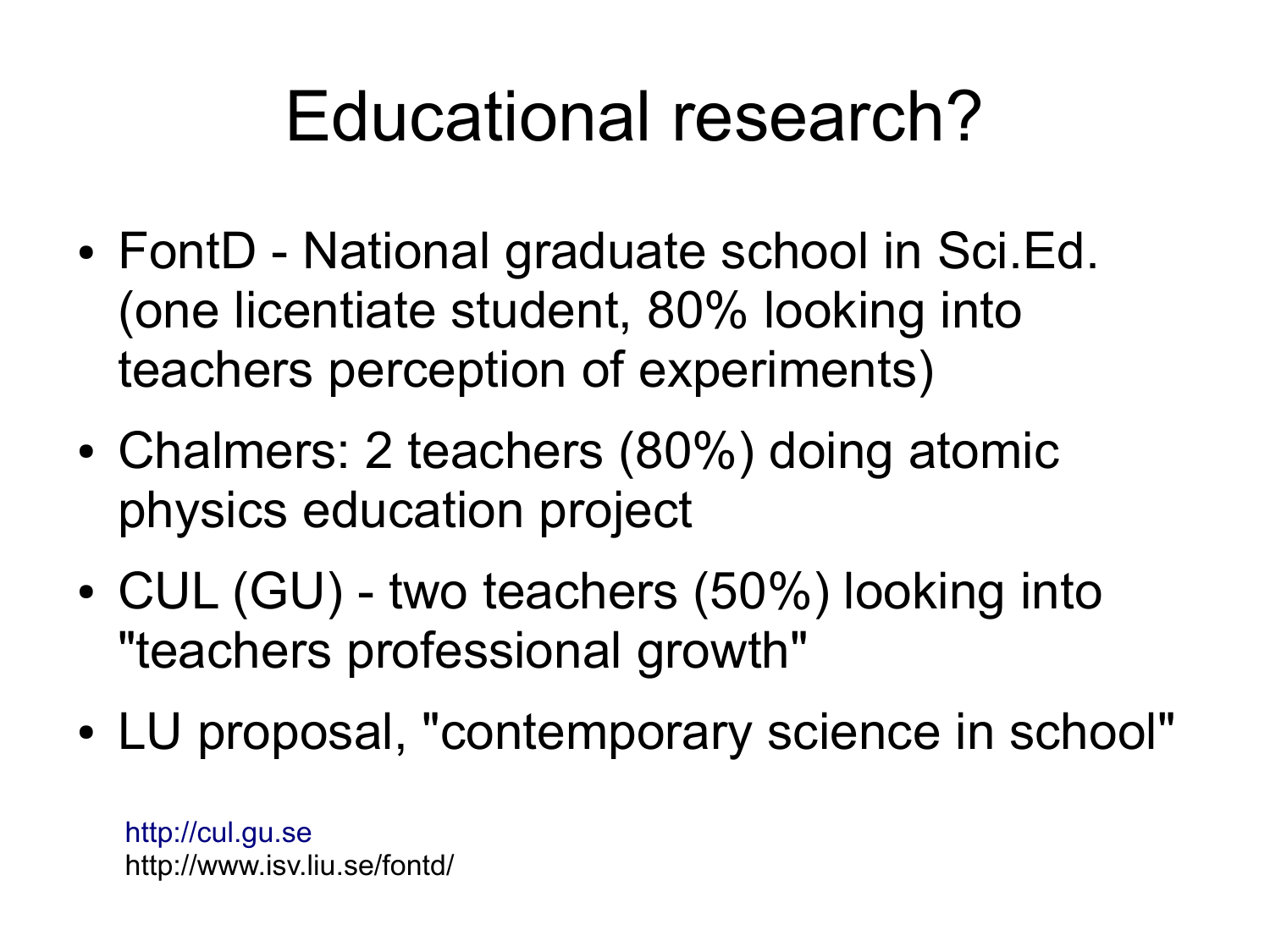# Curriculum (high school, from 2011)

Physics 1

- Energy, Energy resources
- Radiation
- Physics 2:
- Waves, electromagnetism, signals
- Structure and development of the Universe
- + "Nature of Science"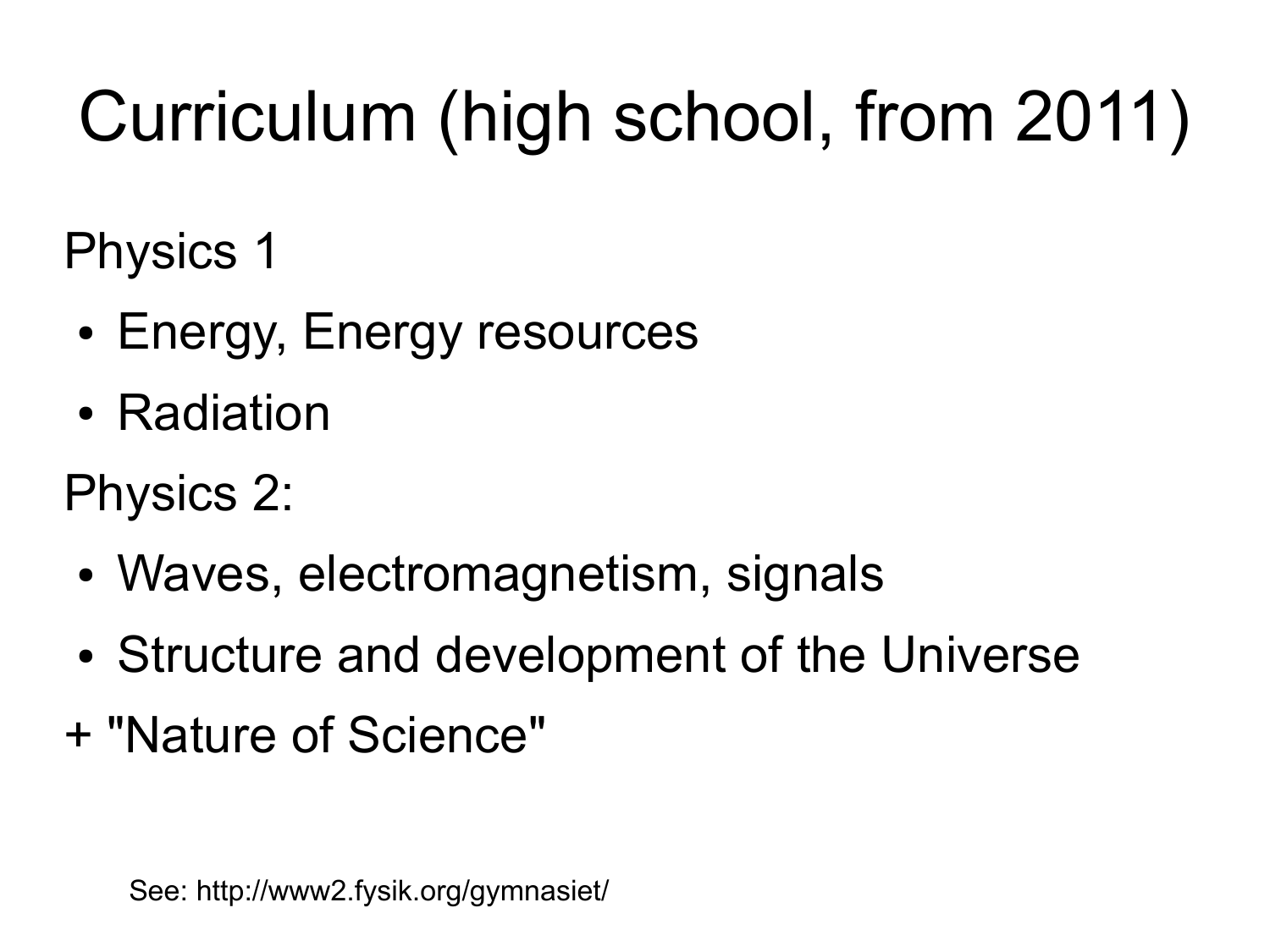#### Curriculum links

- NRCF could possibly go through the CERN educational material (in Swedish, English, ...) and link it to different aspects of the high-school curriculum
- Possible workshop activity with teachers and someone from CERN involved in the discussions.
- Suggestions what to include would be appreciated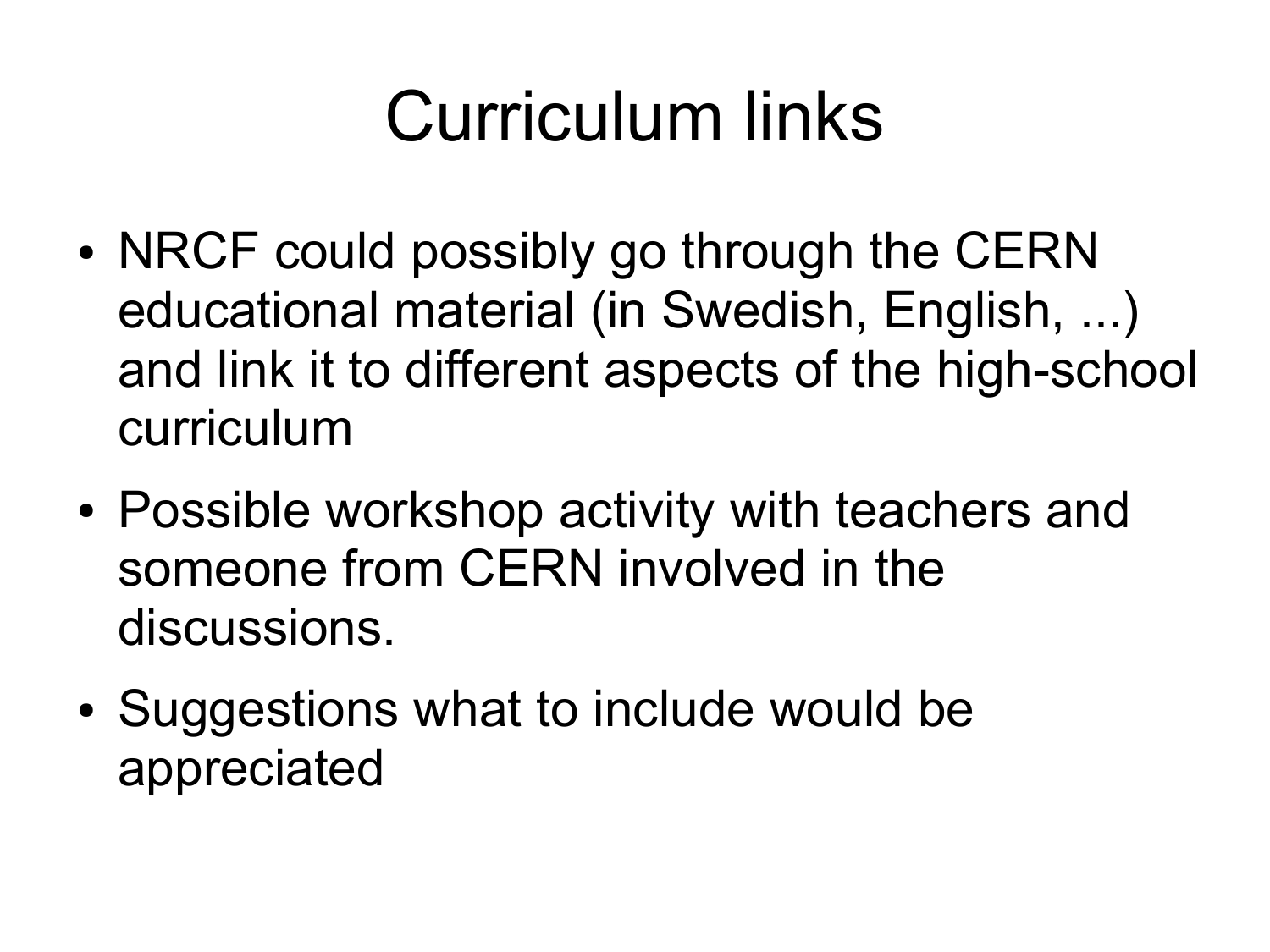## Role sharing

#### **CERN**

- Structure for visits
- Local organization
- Materials
- Contact point(s)
- Quality assurance of visit

Comment: I enclose a presentation from a Science Centre in Slovenia about their way of preparing young people to be "explainers" and do science shows.<br>I need help to mail teachers and

#### NRCF (Possible roles)

- Information to teachers
- "Curriculum fit"
- EEEEE in material?
- Follow-up:
	- Evaluation
	- Arrange alumni network meeting

will send out draft questionnaire for review, before asking for help with mailing /A-M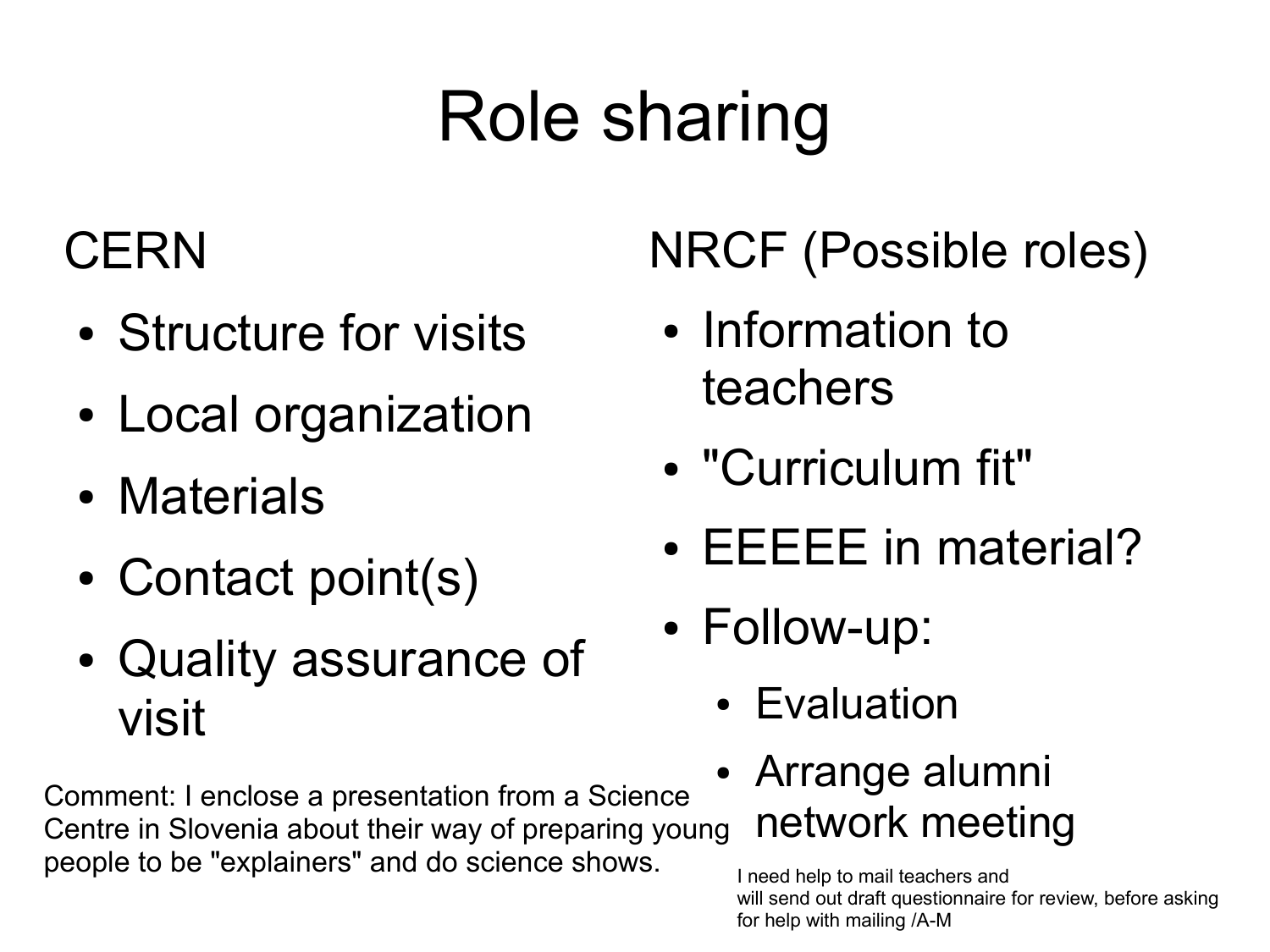## Maximize Benefit/"Cost" (long term?

Teachers prepare visit at home

- View introductory video
- Webinar with questions
- Masterclasses for teachers?
- With increased demand, you could require that teachers should have demonstrated previous commitment to be eligible for participation.
- This might decrease NUMBERS but increase impact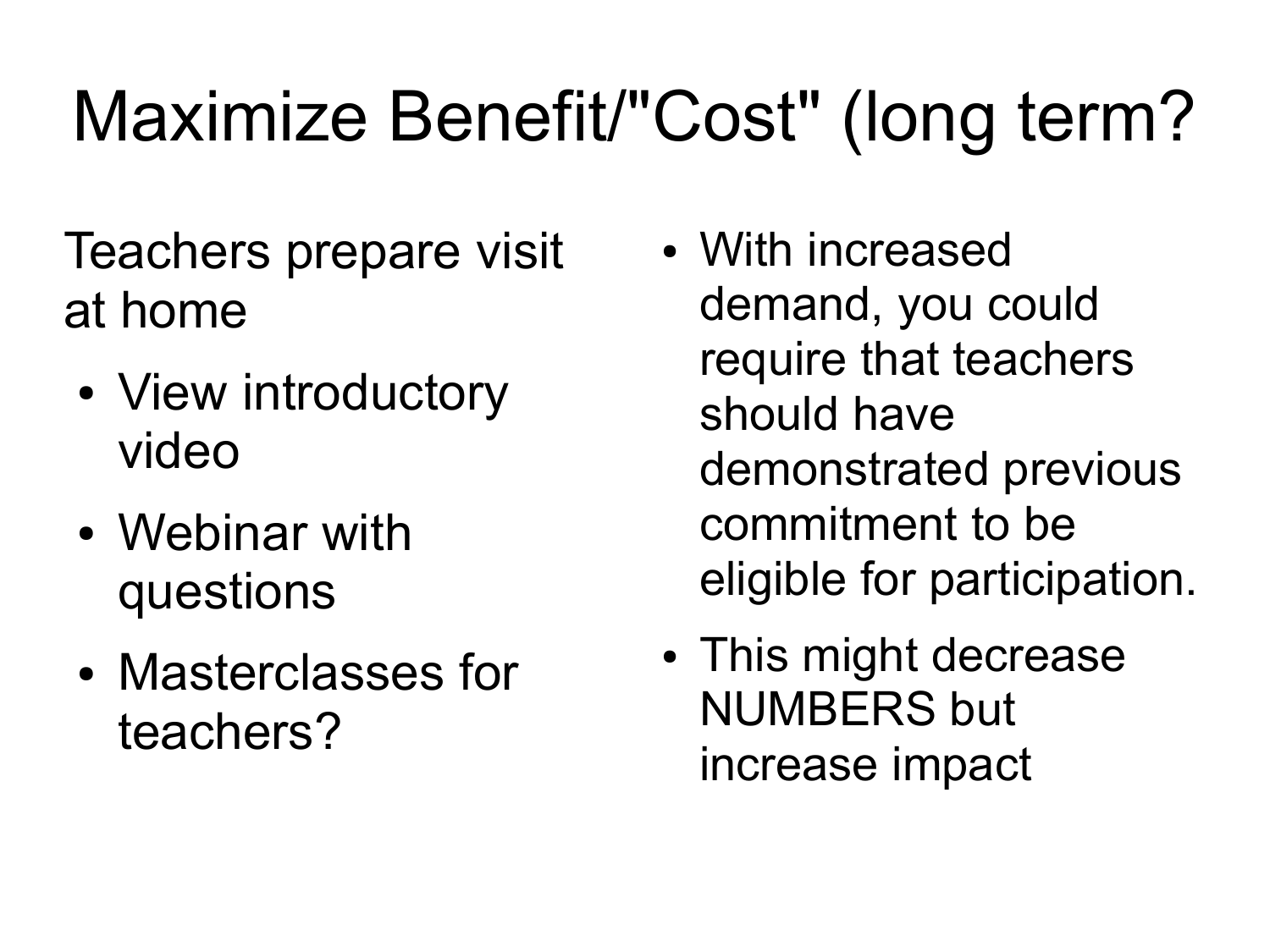## Evaluation - long-term impact ?

- $\cdot$  HOW ?
	- We could set up a questionnaire
	- E-mail to previous participants?
	- Possible presentation in Fysikaktuellt asking for feedback
	- Coupled to invitation to future activites
- Questions?
	- When did they participate? What program
	- How organized? Financed?
	- Best memories?
	- What material have they used after?
	- Shared with colleagues?
	- Material developed?
	- Assessment of student learning and engagment?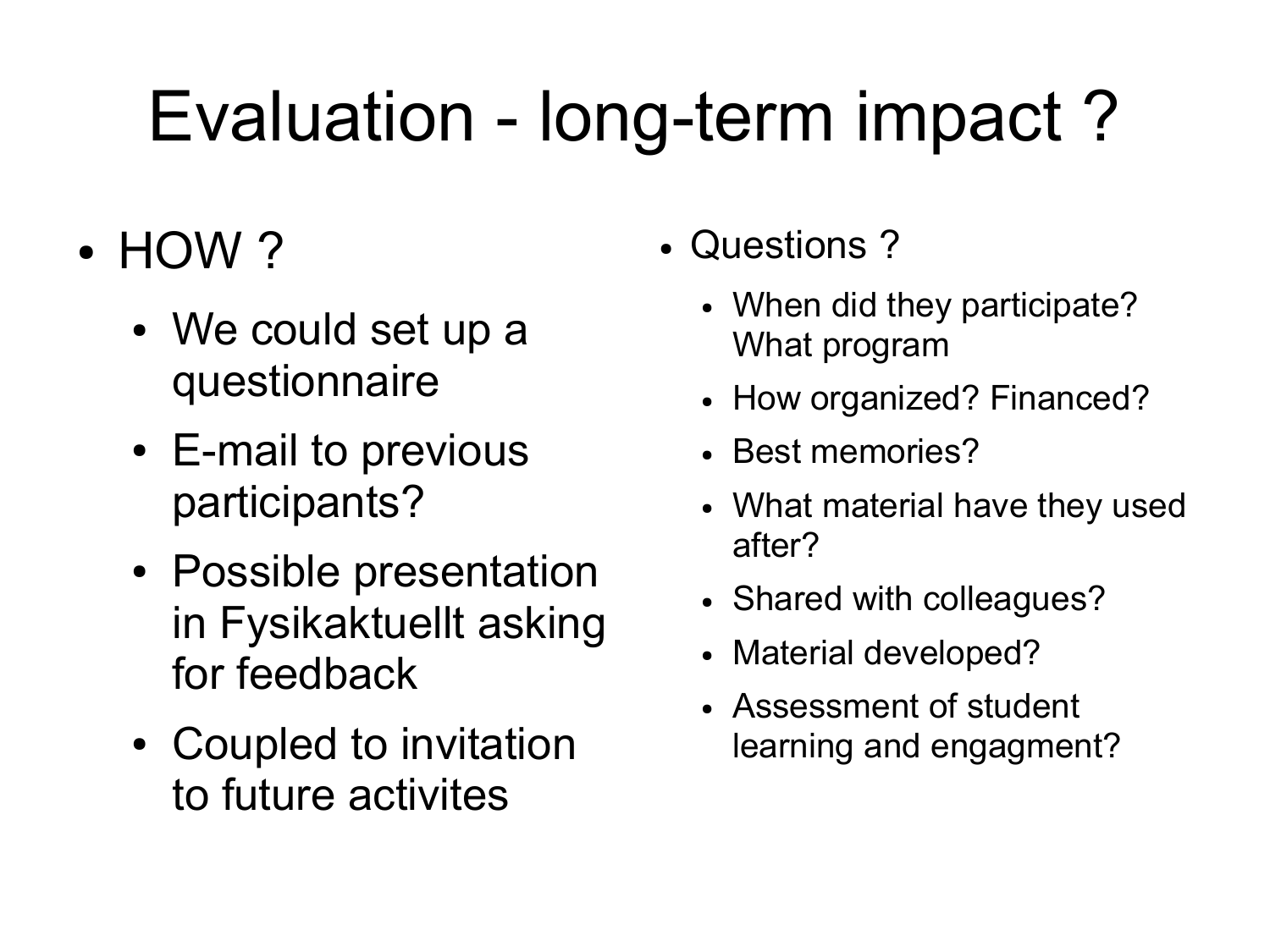#### Possibilities

- "V44" (last week of October)
- Week before Midsummer (strong competition)
- Possibly Thursday-Sunday
- Plan WELL ahead
- If possible: Arrange agreement with headmasters for teachers to have time for preparation and follow-up (later stage)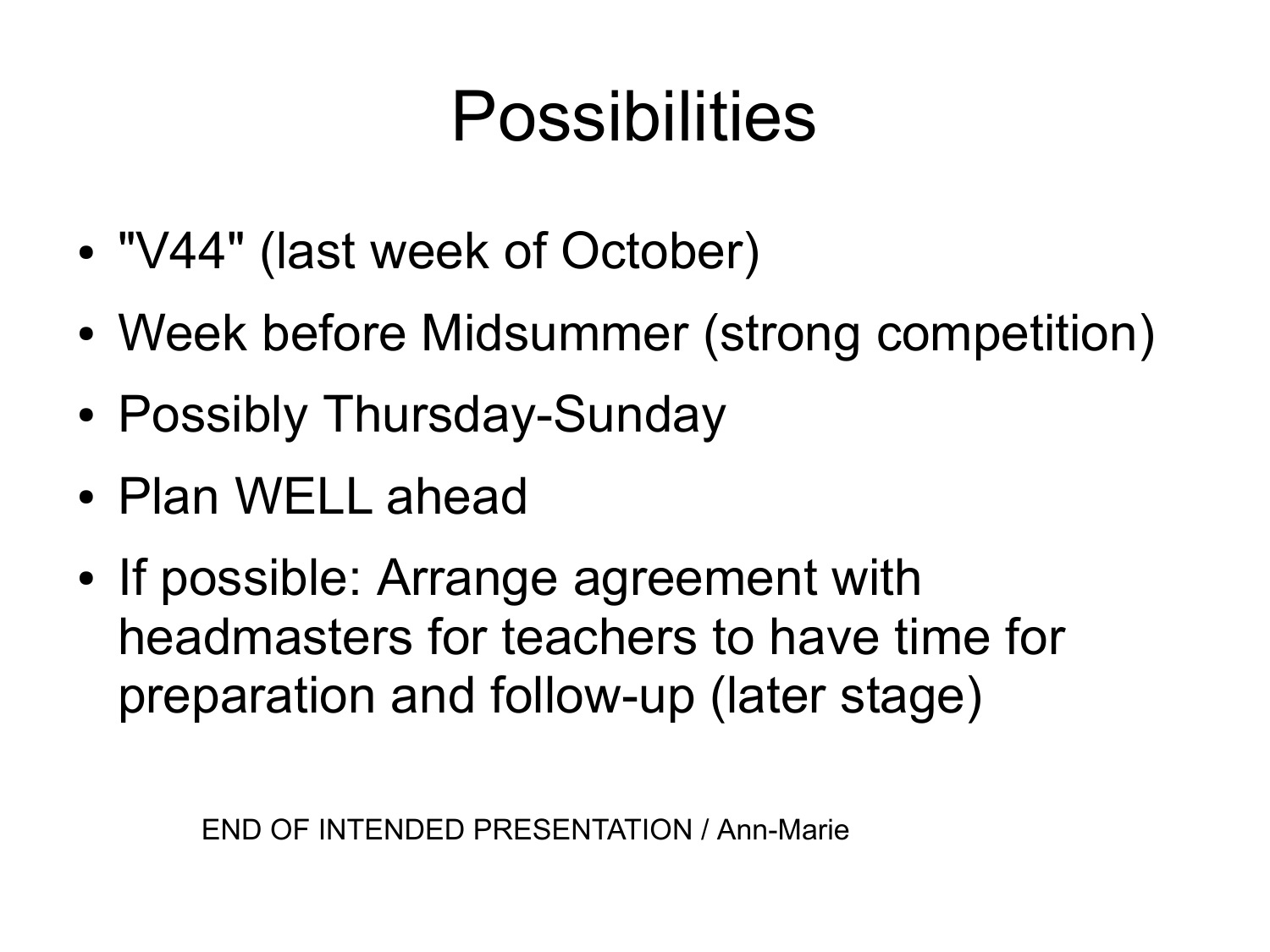#### How do we continue?

- NRCF: Establish links
	- NRCF  $+$  Lennart,
	- $\cdot$  NRCF+ Richard + IEDC
	- Agree on what is offered when and how to present it!
- Particle Physicists
	- Alert section in Fysikersamfundet on dates
	- Tord: Prepare letter to Dept. of Education (Mats Jonson), Who Signs and who supports?
	- (Question: What about Nuclear Physics)